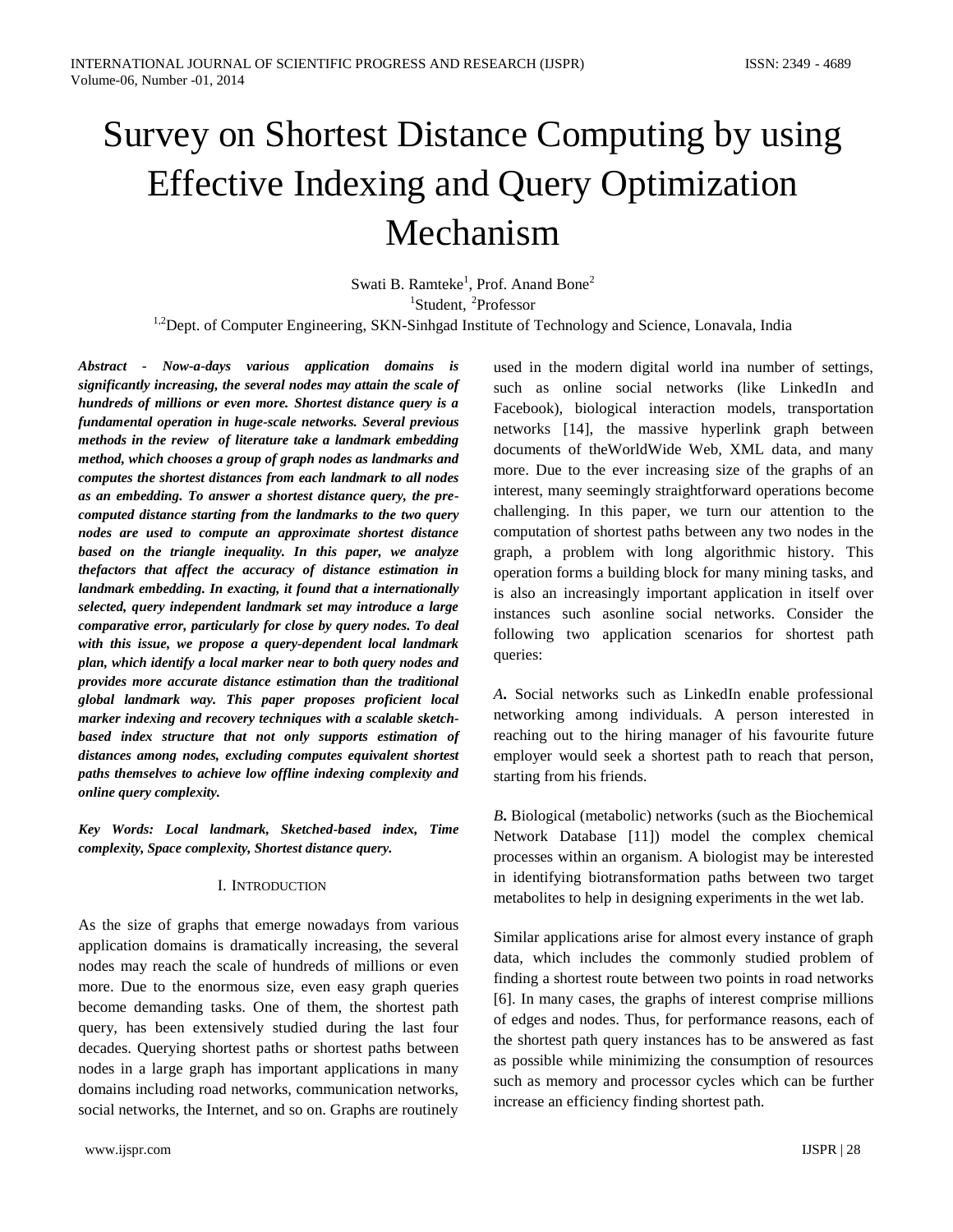### II. LITERATURE REVIEW

What makes the shortest path computation particularly hardon large graphs? Dijkstra's algorithm, the classical technique to compute the shortest path between two nodes in a graph has the asymptotic runtime complexity of  $O(m + n)$  $log(n)$ , where n is the several nodes and m is the number of edges [5]. On one of the benchmark datasets that we use in this paper is any social network comprising about 3 million nodes and 220 million edges a straight forward implementation of Dijkstra's algorithm takes more than 500 seconds on average. This is way too slow for most applications. The motive for this is that algorithm of Dijkstra has to construct and maintain shortest paths to all nodes in the graph whose distance to the source node is smaller than the distance from the source node to the destination node[2]. Consequently memory consumption of Dijkstra's algorithm is very high, requiring to maintain a number of 2.5 million nodes in the heap for the Social site dataset, which is prohibitively expensive for simultaneous execution of many queries. The naive alternative of precomputing all-pairs shortest paths distances and maintaining them on disk for quick lookups is practically infeasible, requiring  $O(n2)$ space.

According to the findings in the literature [9], the problems with finding a path through a graph have usually been approached in one of two ways, which we shall call the Mathematical approach and Heuristic approach. The mathematical approach typically deals with the properties of abstract graphs and with algorithms that prescribe an orderly examination of nodes of a graph to establish a minimum cost path. The Heuristic approach typically uses special knowledge about the domain of the problem being represented by a graph to improve the computation efficiency of solutions to particular graph-searching problems.In order to expand the fewest possible nodes in searching for an optimal path, a search algorithm must constantly make as informed a decision as possible about which node to expand next. If it expand nodes which obviously cannot be an optimal path, it is wasting effort. On the other hand, if it continuously ignore nodes that might be on an optimal path, it will sometimes fail to find such path and thus not be admissible. An efficient algorithm obviously need some way to evaluate available nodes to determine which one should be expanded next.

A\* search algorithm uses estimates on distances to the destinationto guide vertex selection in a search from the source. Pohl [4] studied the relationship between A\* search and Dijkstra's algorithm in the context of the P2P problem.He observed that if the bounds used in A\* search are feasible, A\* search is equivalentto Dijkstra's algorithm on a graph with nonnegative arc lengths and therefore finds the optimal path. In classicalapplications of A\* search to the P2P trouble, distance limits are contained in the domain description, with no pre-processing necessary. e.g., for Euclidean graphs, the Euclidean distance among two vertices gives a lower bound on the distance between them [9]. A\* algorithm is Similar to Dijkstra's algorithm but domain-specific estimates  $\pi t(v)$  on dist(v, t) (potentials). At each step it pick a labeled vertex with the minimum  $k(v)=ds(v)+\pi t(v)$ . It gives best estimate of path length through v. Butin general, optimality is not guaranteed [10].

Nowadays commonly used embedding technique is marker embedding, where a group of graph nodes is selected as markers and the shortest distances from a landmark to all the other nodes in a graphs are pre-computed. Such precomputed paths be able to used online to offer an approximate distance between two graph nodes based on the triangle inequality. According to the findings in the literature [7], the problem of selecting the optimal landmark set is NPhard, by a reduction from the classical NP-hardproblems such as vertex cover or minimum K-center [12].As a result, the existing studies use random selection or graph measurebased heuristics such as degree, between centrality, nearness centrality, exposure, and etc. In spite of a variety of heuristics that try to optimize marker selection, every existing technique follow the triangulation based distance assessment, which calculate the shortest distance between a pair of query nodes as the sum of their distances to a landmark. As the landmark selection step isquery independent, the landmark set provides a single global view for all possible queries that could be diameter apart or close by.

Thus, it is hard to achieve uniformly good performance on the entire queries. As an effect, the marker embedding technique may introduce a large comparative error, particularly when the landmark set is far-away from both nodes in a query but the two nodes themselves are nearby [14]. For example, in a US road network with 24 million nodes and58 million edges, landmark embedding (with 50 randomlyselected landmarks) has a maximum relative error of 68 forone query between 10,000 arbitrary queries was tested.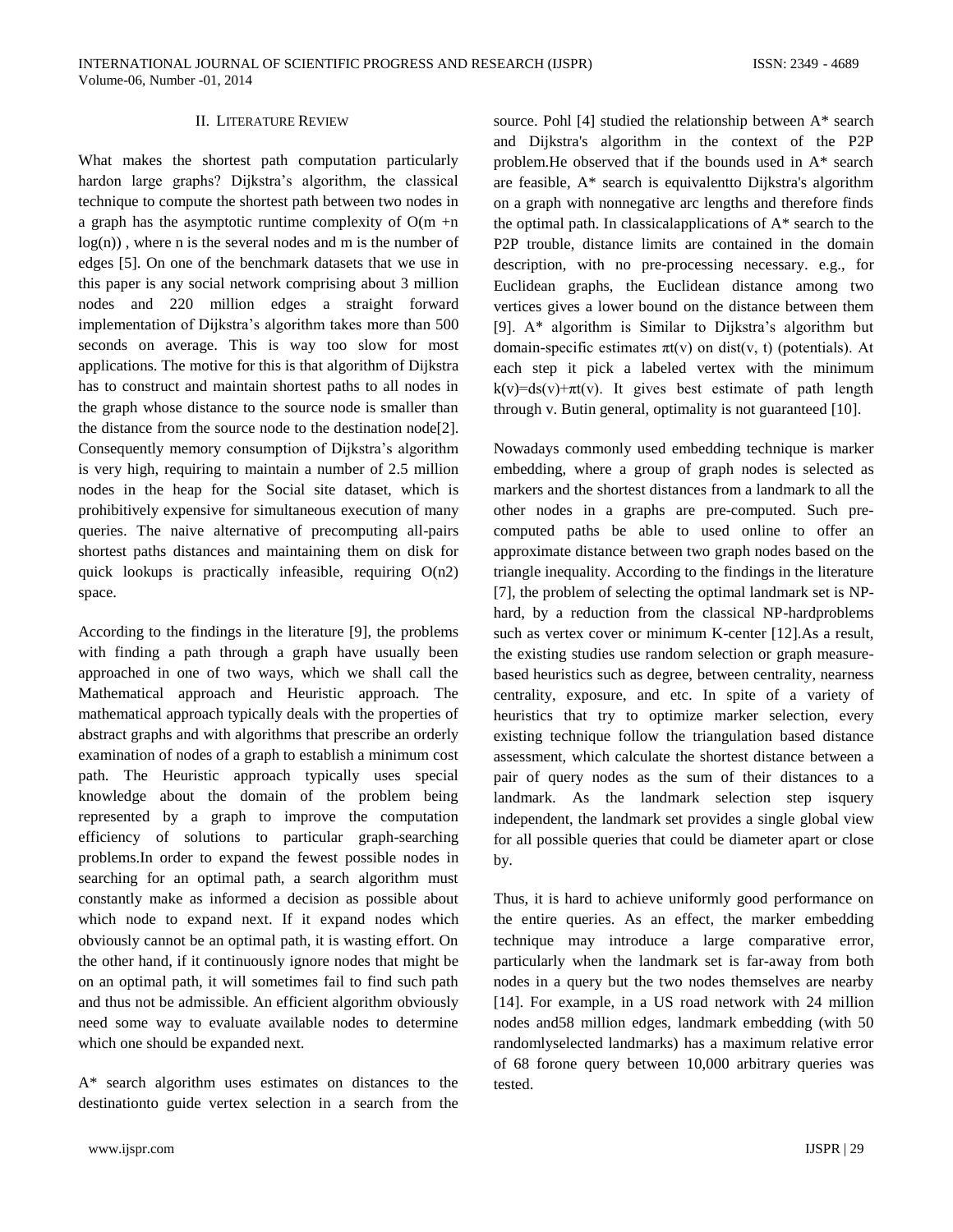According to the findings in the literature [8], in the context of road networks and moving objects, the original space contains two-dimensional objects: intersections (original nodes) connected by some streets. The query points in such spaces are usually moving objects (e.g. cars) travelling through the streets from a source to a destination and the KNN problem is defined as finding the closest points of interest (e.g. hospitals, gas stations) to the moving stuff. Various challenges in such scenarios are:

- *A.* The distance function D between two original nodesin the road networks is usually specified as the length of the path between the nodes with some minimum weight (e.g., time to travel along the path). These weights result in complex algorithms for computation of distance functions (e.g. Dijkstra algorithm to findthe minimum weighted path in a network with complexity  $O(e + n$ logn), where e and n are number of edges and nodes in the network respectively).
- *B.* When the query point q is a moving object, the distance function D from q to the points of interests is to be computed very often and in real-time. This renders the computation of complex distance functions impractical for real-time KNN queries for moving objects.

According to the findings in the literature [13], pathsketches technique can be effectively used in large graphs with small diameters (e.g., almost all online social networks). The path-sketches maintain the complete path information between everynode and a selected set of landmark nodes, computed as part of a graph preprocessing step. A set of lightweight can be developed, yet highly effective techniques that use path-sketches to significantly improve the quality of shortest path estimations. Along with estimates of shortest path distances, how to generate corresponding instances of shortest paths themselves with no computational overhead can be shown. In fact, this algorithm can be used to generate a queue of paths in increasing order of their lengths, an importantneed in many applications over social and biological networks. All these methods can be implemented in a fully functional large-scale graph processing engine,and evaluate against a number of real world large-scale graphs.

According to findings in the survey of [6], an alternative architecture for networkdistance prediction that is based on peer-to-peer is explored. Compared with client-server based solutions, peer-to-peer systems have potential advantages in scaling. Since there is no needfor shared servers, potential performance bottlenecks are eliminated, especially when the system size scales up. Performance may also improve as there is no need to endure the latency of communicating with remote servers. In addition, this architecture is consistent with emerging peer-to-peer applications such as media files sharing, content addressable overlay networks, and overlay network multicast which cangreatly benefit from network distance information.

The coordinates-based approaches fornetwork distance prediction in the peer-to-peer architecture can be proposed to ask end hosts to maintain coordinates (i.e.a set of numbers) that characterize their locations in the Internet such that network distances can be predicted by evaluating a distance function over hosts coordinates [6]. Another benefit of coordinates-based approaches is that coordinates are highly efficient in summarizing a large amount of distance information. Thus, this approach can be used to trade local computations for significantly reduced communication overhead, achieving higher scalability.

A global architecture for Internethost distance estimation and distribution which we call "IDMaps" (Internet Distance Map Service) can be used to find the distance information used by SONAR/HOPS [7]. The basic IDMaps architecture has been discussed and show, through the Internet experiments and simulations, that our approach can indeed provide useful distance information. We believe highly accurate distance estimates (say, within 5% of the distance measured by the end-host itself) are impossible to achieve efficiently for a large scale Internet service. While we may be able to achieve this level of accuracy for each path measured, an estimate based on triangulation of such measurements will see an accumulation of the error terms. Instead, the goal was to obtain accuracy within a factor of 2 with very high probability and often better than that. So this level of accuracy can be expected to be adequate for SONAR and HOPS servers.

## III. CONCLUSION

We have prepared a survey report on different topics for finding shortest path in any network based system. This report covers all factors that affect the accuracy of distance estimation and various algorithms with their space and time complexities. Based on such report, we found that an efficient sketch based Query dependent local landmark scheme can be used to significantly reduce the distance